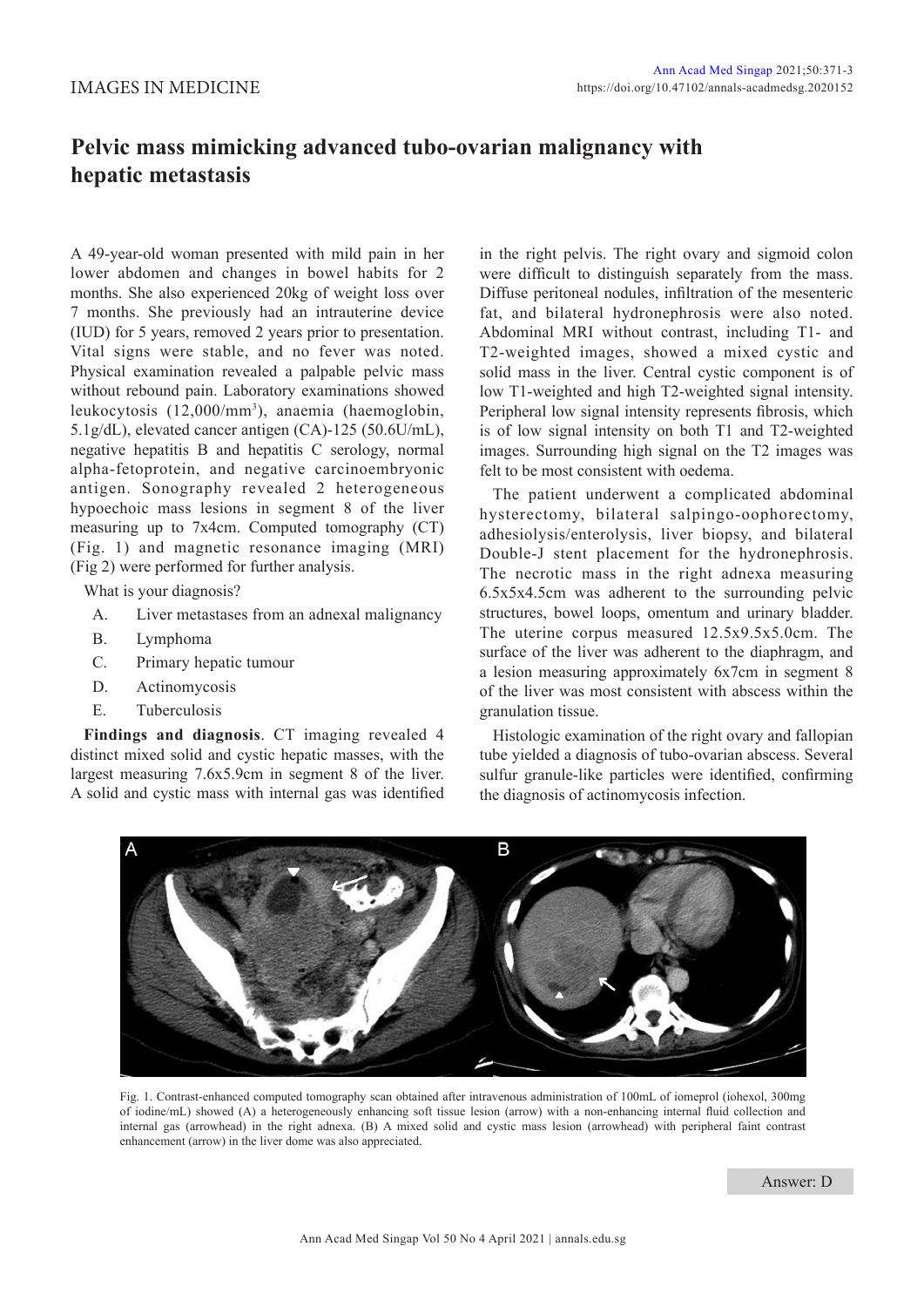The postoperative course was uncomplicated. A combination of metronidazole with ampicillin for management of intra-abdominal infected was given. The patient remained afebrile, and her pain resolved.

**Discussion.** Pelvic actinomycosis accounts for approximately  $3-5%$  of actinomycosis cases,<sup>1</sup> and it can be found in 1.65–11.60% of IUD users, even after IUD removal.<sup>2</sup> The ovary and fallopian tube are most commonly affected. Haematogenous spread to the liver through the portal vein is uncommon, with approximately 4 cases having been reported since the case was reported in 2007.3

Clinical signs and symptoms are nonspecific and can include weight loss, abdominal pain and general malaise. Laboratory data often reveal low-grade inflammation with leukocytosis and a positive C-reactive protein. Tumour marker values are normal to slightly elevated, as in malignancy. CT imaging findings include a pelvic mass containing a thick-walled cystic component and notably, internal gas, indicating infection with a gas-forming organism.

Hepatic actinomycosis manifested as an inflammatory pseudotumour in our patient. Additionally, perilesional dense fibrosis tends to be isointense to hypointense on T2-weighted MRI images,<sup>4</sup> unlike metastatic tumour, which tends to show high signal on T2-weighted images. High signal intensity on diffusion-weighted images and hypointensity on apparent diffusion coefficient (ADC) maps are seen with both metastasis and abscess formation. However, mean ADC values for abscesses are significantly higher than for malignancies.

Primary or secondary hepatic lymphoma tends to be homogeneous and hypodense on CT, hyperintense on T2-weighted images and hypointense on T1-weighted images. Lymphoma also tends not to have a cystic component or a fibrotic rim. Hepatic calcification may indicate a tuberculosis granuloma. A multiloculated tubercular abscess with mild peripheral enhancement may mimic hepatic metastasis or other infection.

Histologic identification of gram-positive filamentous organisms with sulfur granules offers definitive diagnosis. The treatment of choice is beta-lactam antibiotics combined with a beta-lactamase inhibitor.<sup>5</sup> Furthermore, surgical resection of the infected tissue may be necessary in complicated cases, especially in patients with a sinus tract, fistulae formation or necrotic tissue.

**Conclusion**. A history of IUD placement in patients with nonspecific clinical symptoms and a pelvic or abdominal mass should raise suspicion for actinomycosis in addition to malignancy. Delayed diagnosis may lead to death or require radical surgery.

Fig. 2. (A) T1WI and (B) T2WI magnetic resonance imaging utilising a 1.5T scanner without gadolinium administration; axial T1WI and coronal T2WI showed fibrosis rim of hepatic lesion (arrow) with low intensity, and an internal cystic component (arrowhead) with low intensity on T1WI and high intensity on T2WI. A peripheral rim of fibrosis was hypointense on both T1WI and T2WI (arrow). Surrounding T2 hyperintense oedema was noted. (C) Coronal T2WI showed a heterogeneously ill-defined high-signal-intensity soft tissue lesion in the right lobe of the liver (arrow) and right hydronephrosis.

T1WI: T1-weighted image; T2WI: T2-weighted image